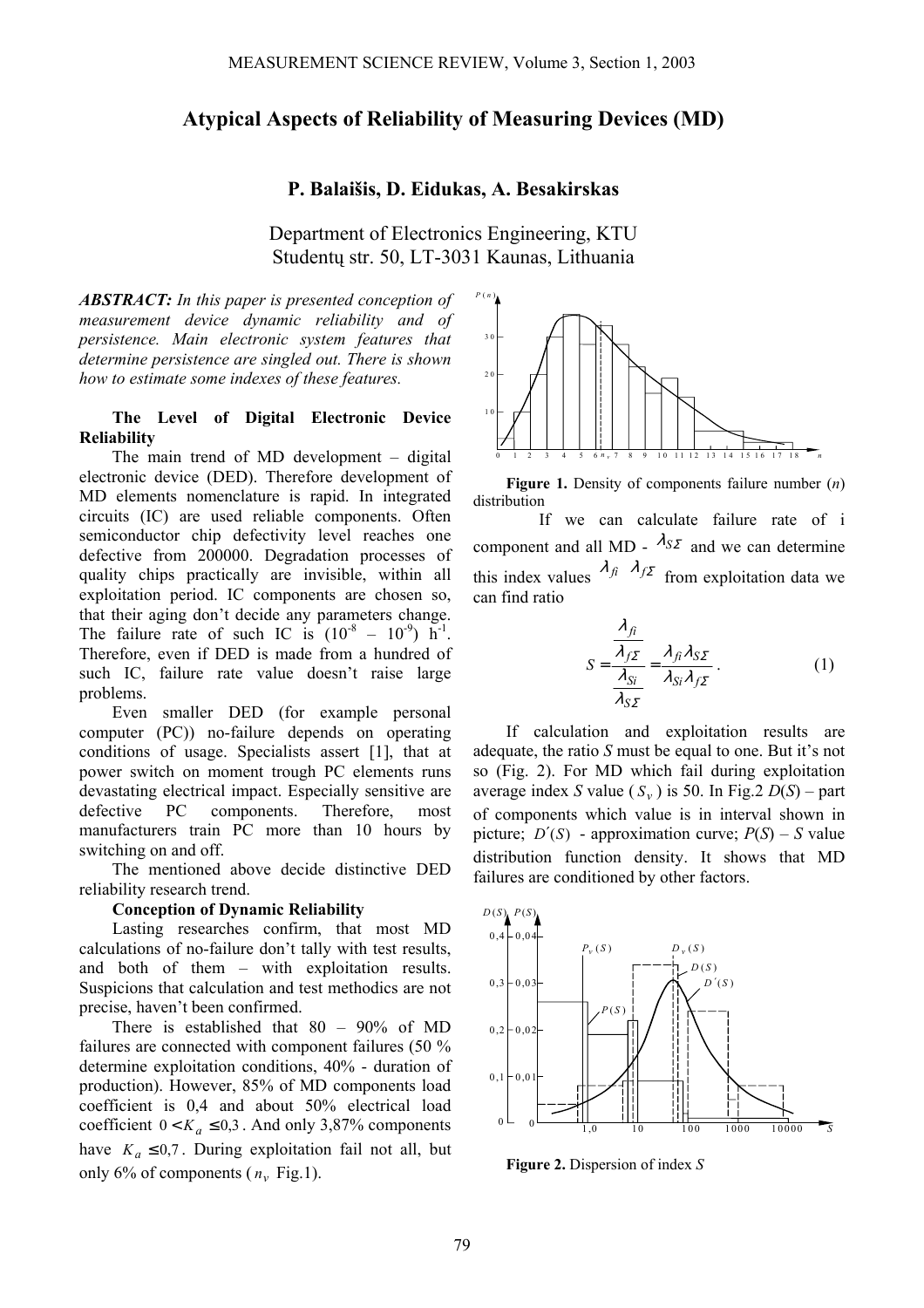

**Figure 3.** In manufacture ( $\qquad$ ) and in exploitation (\_ \_ \_) failured at switching moment MD shares

 During (according to special program) control MD exploitation is established, that 90% (from all failured) of them fail at switching on moment (Fig. 3).  $D(t)$   $P(t)$ 



**Figure 4.** Distribution of intervals from MD switching on till failure

During manufacture 55,1% of all failures occur at switching on moment. At this moment occurs 71,9% of all MD failures during manufacture and exploitation. In figure 4 are shown shares  $(D(t))$  of ED failures distributed to time intervals and time till failure (after switching on) distribution density *P*(*t*).

Distribution of failures, which occurs at switching on moment during first 24 months of MD exploitation, is shown in Fig. 5.  $(D(n)$  – share of failures at switching on moment during time interval;  $P(n)$  – density of failure number distribution in time function).

Figure 5 shows that transient processes which occur at switching moment have decisive influence on defective MD components. Further researches have shown that various inner and outer short-term actions decide most DED failures. Basing on MD exploitation analysis results was formulated conception of dynamic reliability. This trend of reliability includes DED resistance to dynamic action research and assurance, analysis and control of reliability dynamic and DED "vitality" assurance.



**Figure 5.** Distribution of failures at exploitation beginning

There were carried out researches investigating DED resistance to dynamic action, established structure of those actions, presented structures of action mathematical models, made mathematical models of some actions, investigated possibilities of models use, formalized components degradation processes, researched local physical process of components, accumulation mechanisms.

For assurance of DED resistance to dynamic action, were investigated possibilities of antidynamic assurance, resistible components selection and dynamic action avoidance.

Researching task execution possibilities (when using DED), there were separated two dynamic action influence areas: DED ability to function and information distortion in DED.

There was shown, that when DED component electrical load increases, even if period of time decreases, less energy is needed to provoke failure. So, though transient process duration is short (Fig. 6), those actions are dangerous for DED components.

It's interesting, that short-term and big amplitude electrical actions on DED components determine quite different, as permanent loads, degradation processes [2].

There were made most of DED component nofailure calculations, estimating dynamic action. Difference between these calculations and calculations according average level of electrical load may be even 100% [3]. It determine necessity create new no-failure calculation methods.



**Figure 6.** Dynamic load of TV transistor base-emitter circuit during switch on moment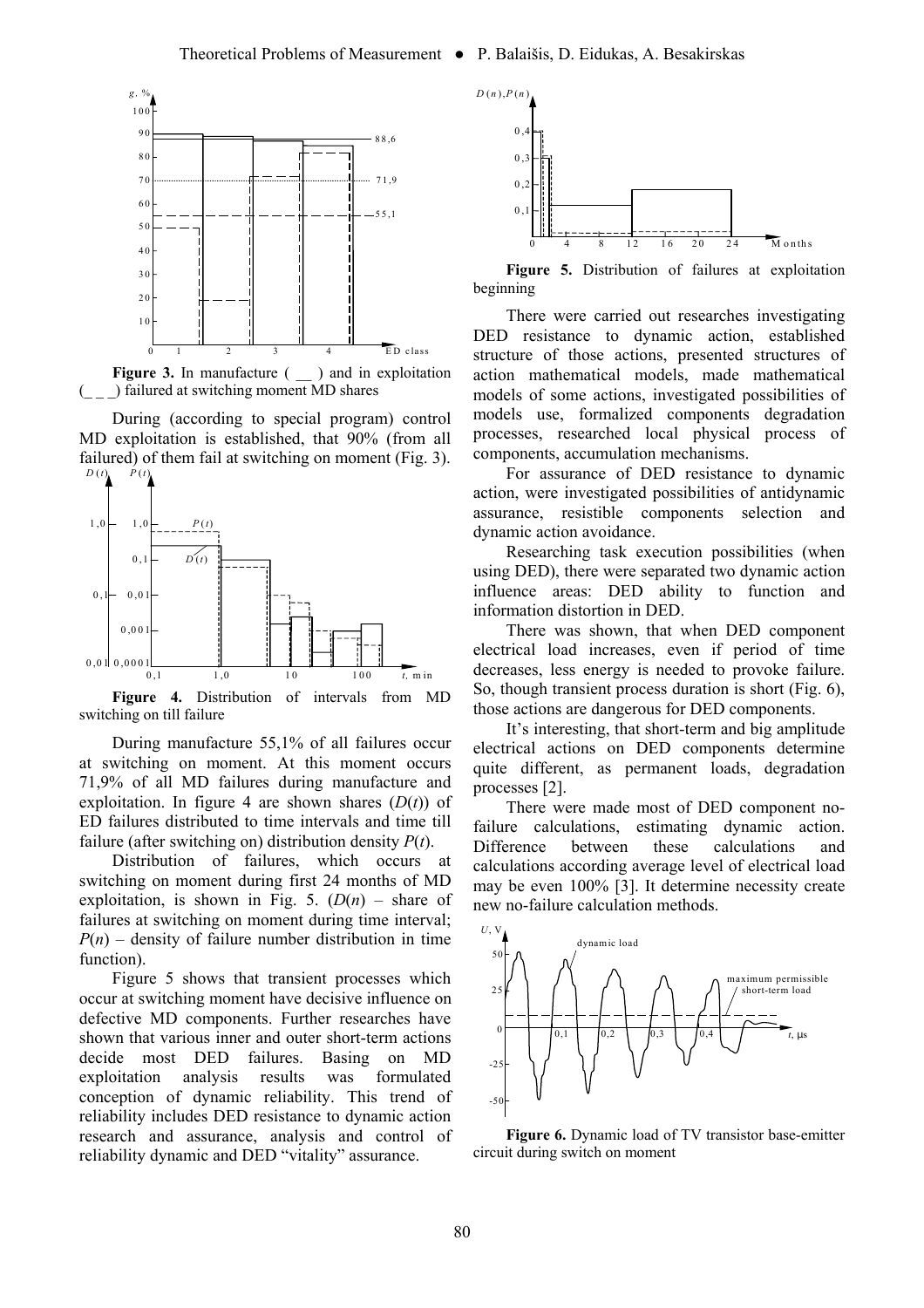As it was mentioned earlier, another group of dynamic reliability tasks – analysis of reliability dynamic and reliability control. The first group of tasks is orientated to simple DED and DED components, the second group – to complex systems. Seeking for assurance of rational DED reliability dynamics, we need to investigate DED states, create structure of controlled DED, foresee structure of reliability states control complex, realize components of that structure.

The third group of dynamic reliability assurance tasks – assurance of DED "vitality". Classic reliability theory investigates how to avoid DED failures, how to repair it, how to exploit for a long time. When in complex DED appear excess of time, information, structures, algorithms, programs, it become possible to carry out some tasks, even if failure (in traditional meaning) occurs. This trend of research is not very new, but, when dynamic reliability conception has been formed, it obtains a row of new aspects.

#### **The concept of persistence**

Persistence is MD ability to change itself (change structure, functions, algorithms and other) when failure of some part occurs and finish the task. Reliability includes four features (no-failure, durability, reparability and maintenance) and research all MD conditions from right functioning to total failure in expected and unexpected surroundings, and persistence analyses task execution possibilities after different MD parts failed. MD undisturbance doesn't belong to mentioned feature. Persistence – attribute of complex, responsible, with high artificial intelligence electronic systems (ES).

#### **Main trends of persistence research**

ES persistence mostly is determined by these ES features: functional inertness; results undevaluation; excessity; controllability; reorganisability; artificial intelligence; reparability and other.

Functional inertness is ES ability for some time stop task executing and to have possibility to resume this task later.

Results undevaluation is ES ability for some time keep partial task execution results that were obtained till failure.

Excessity is ES ability make more then needed possibilities to execute the task.

Other two features determine abilities control and manipulate ES states and reorganize system (in failure case).

Reparability, in this case, determines abilities repair faulty ES components till the task is executed without them and if needed use them later (after repairing).

Estimation of these features and search of improvement ways is supplementary trends of ES persistence research.

## **Description of persistence determinant ES features**

ES functional inertness is determined by: integrated principle of task execution, additivity of separate execution stages and excessity of time. In this case (Fig.7) final result

 $A = A_1 \cup A_2 \cup A_3 ... \cup A_i \cup A_{i+1} ... \cup A_m = \cup \underline{A}$ ; (2) where  $A_i$  – result of *i* stage of task execution;  $A_i$  – the set of task execution results.



**Figure 7.** Illustration of functional inertness

From this point of view, probability of task execution at permissible time:

$$
P_U(t_{\Sigma}) = p\left\{ \left( \sum_{i=1}^m t_i + \sum_{i=1}^m t_i + \sum_{j=1}^n \Delta t_j \right) \le t_{\Sigma} \right\} \times \times \prod_{i=1}^m \left[ 1 - (1 - P_i)^{V_i} \right];
$$
 (3)

where  ${}^{t_{\mathcal{L}}}$  – maximal permissible function execution term;  $\frac{t_i}{t}$  – the term of i stage of task execution, that caused false result;  $m$  – stage of task execution that caused false result number; (in common case  $t_i = Mt_i$ ; 1<M< $\infty$ ; M – number of i stage repeat);  $\Delta t$  – the term of j pause by executing task; n –number of pauses; Pi– probability of i stage execution from the first time;  $Vi$  – number of i stage executions. In this case

$$
\sum_{i=1}^{m} (V_i - 1) = \overline{m} \,.
$$
 (4)

Then, when  $P_i \rightarrow 1$ ,

$$
P_U(t_{\Sigma}) = p\left\{ \left( \sum_{i=1}^m t_i + \sum_{j=1}^n \Delta t_j \right) \le t_{\Sigma} \right\}.
$$
 (5)

In all cases

$$
A_1(t_j) \cup A_2(t_j) \cup ... \cup A_L(t_j) =
$$
  
=  $A_1(t_j + \Delta t_j) \cup A_2(t_j + \Delta t_j) \cup ... \cup A_L(t_j + \Delta t_j);$  (6)

where  $L$  – number of stages executed till moment  $t_i$ . It means that

$$
A_1(t_1) = A_1(t_1 + t_2) = \dots = A_1 \left( \sum_{S=1}^{L} t_S \right) =
$$